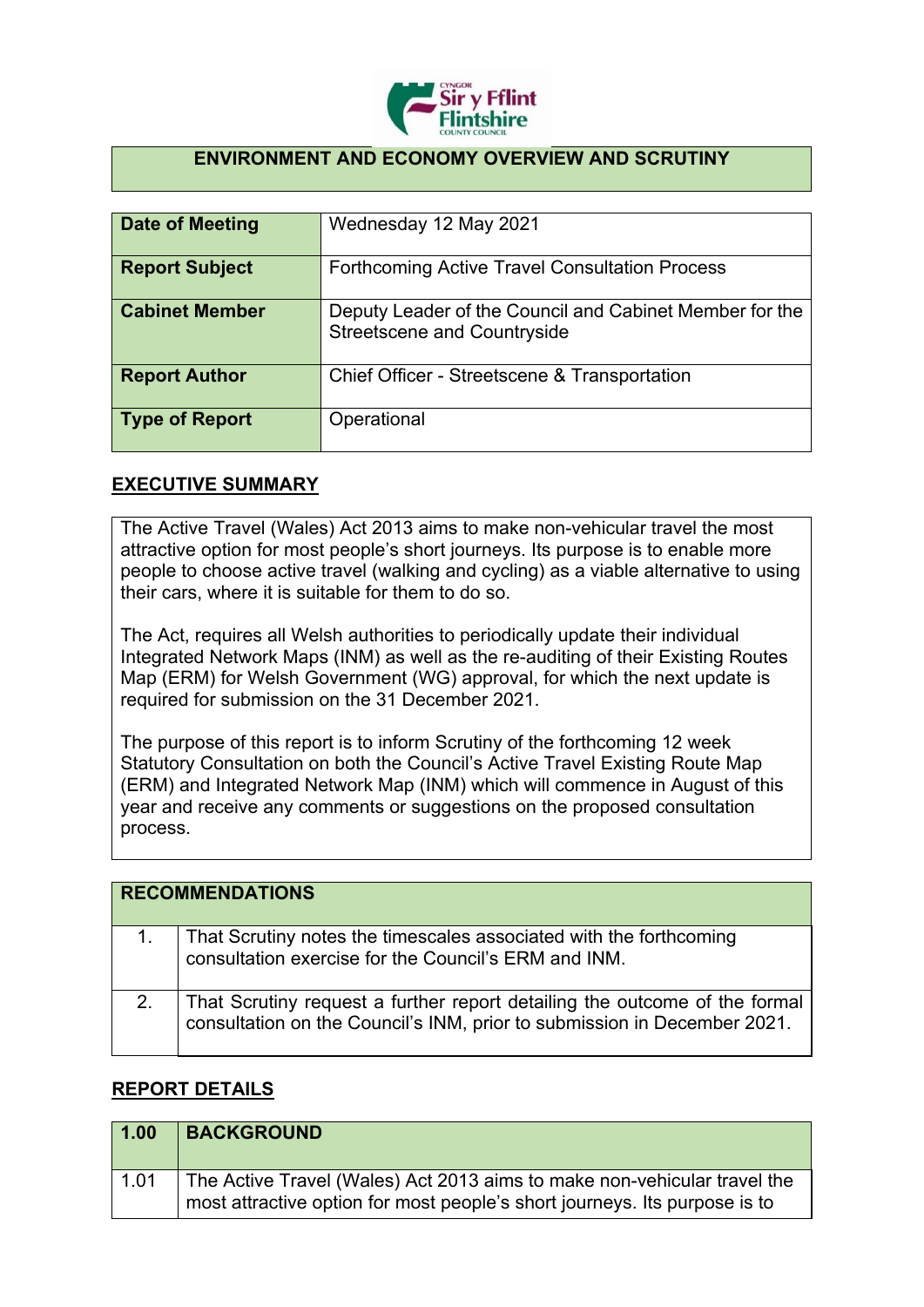|      | enable more people to choose active travel (walking and cycling) as a<br>viable alternative to using their cars, where it is suitable for them to do so.                                                                                                                                                                                                                                                                                                                                                                                                                                                                                                       |
|------|----------------------------------------------------------------------------------------------------------------------------------------------------------------------------------------------------------------------------------------------------------------------------------------------------------------------------------------------------------------------------------------------------------------------------------------------------------------------------------------------------------------------------------------------------------------------------------------------------------------------------------------------------------------|
| 1.02 | The Act requires local authorities in Wales to produce active travel maps<br>for the defined settlement areas and to deliver year on year walking and<br>cycling improvements within them. It also requires Highway Authorities in<br>Wales to make enhancements to the routes and to consider the needs and<br>facilities for pedestrians and cyclists in all new road improvement schemes<br>as well as a wide range of other Highway Authority and Planning functions.<br>It also requires Welsh Ministers and local authorities to promote active<br>travel journeys in exercising their functions under the Act.                                          |
| 1.03 | The Act requires two sets of maps to be produced for each settlement<br>area:                                                                                                                                                                                                                                                                                                                                                                                                                                                                                                                                                                                  |
|      | The Existing Active Travel Route Map (ERM) - primarily intended to inform<br>the public of the existing safe and suitable routes for active travel and,                                                                                                                                                                                                                                                                                                                                                                                                                                                                                                        |
|      | The Active Travel Integrated Network Map (INM) - intended to set out the<br>plans of the local authority for the next 15 years which will form the basis<br>of all future grant submissions (as defined within the authority's Integrated<br>Transport Strategy).                                                                                                                                                                                                                                                                                                                                                                                              |
| 1.04 | The Active Travel Wales Act requires all Welsh authorities to periodically<br>update their individual INM as well as the re-auditing of their ERM every 5<br>years for WG approval. Whilst updates to the Council's mapping were<br>originally required for submission in September of last year, due to the<br>ongoing impacts of the Covid 19 pandemic, the submission deadline has<br>been subsequently extended to the 31 December 2021.                                                                                                                                                                                                                   |
| 1.05 | The Council's Transport Strategy Team are currently working in<br>partnership with Sustrans to undertake a review of the existing routes as<br>well as the development of potential new routes for inclusion on the<br>forthcoming INM. This important piece of work will allow any already<br>identified new routes to be updated on to the Council's INM prior to the<br>commencing of the Formal Consultation period.                                                                                                                                                                                                                                       |
| 1.06 | <b>Public Engagement:</b><br>It is proposed that the 12 week Statutory Consultation on both the ERM<br>and the INM will commence in August 2021 and continue throughout the<br>months of September and October. During this period, the consultation will<br>be made available on the Council's website as well as being promoted<br>through social media, press releases and via an on-line consultation. In<br>addition to the above, Stakeholders will be emailed directly (for which a<br>link to the consultation will be provided) requesting feedback on the<br>proposals whilst also being given the opportunity to put forward any<br>recommendations |
|      | Whilst in previous years, a number of workshops and community<br>engagement events were also held with schools, local forums and<br>Community and Town Councils, it is regrettable that such an approach will<br>not be possible due to the ongoing restrictions associated with the Covid<br>19 pandemic.                                                                                                                                                                                                                                                                                                                                                     |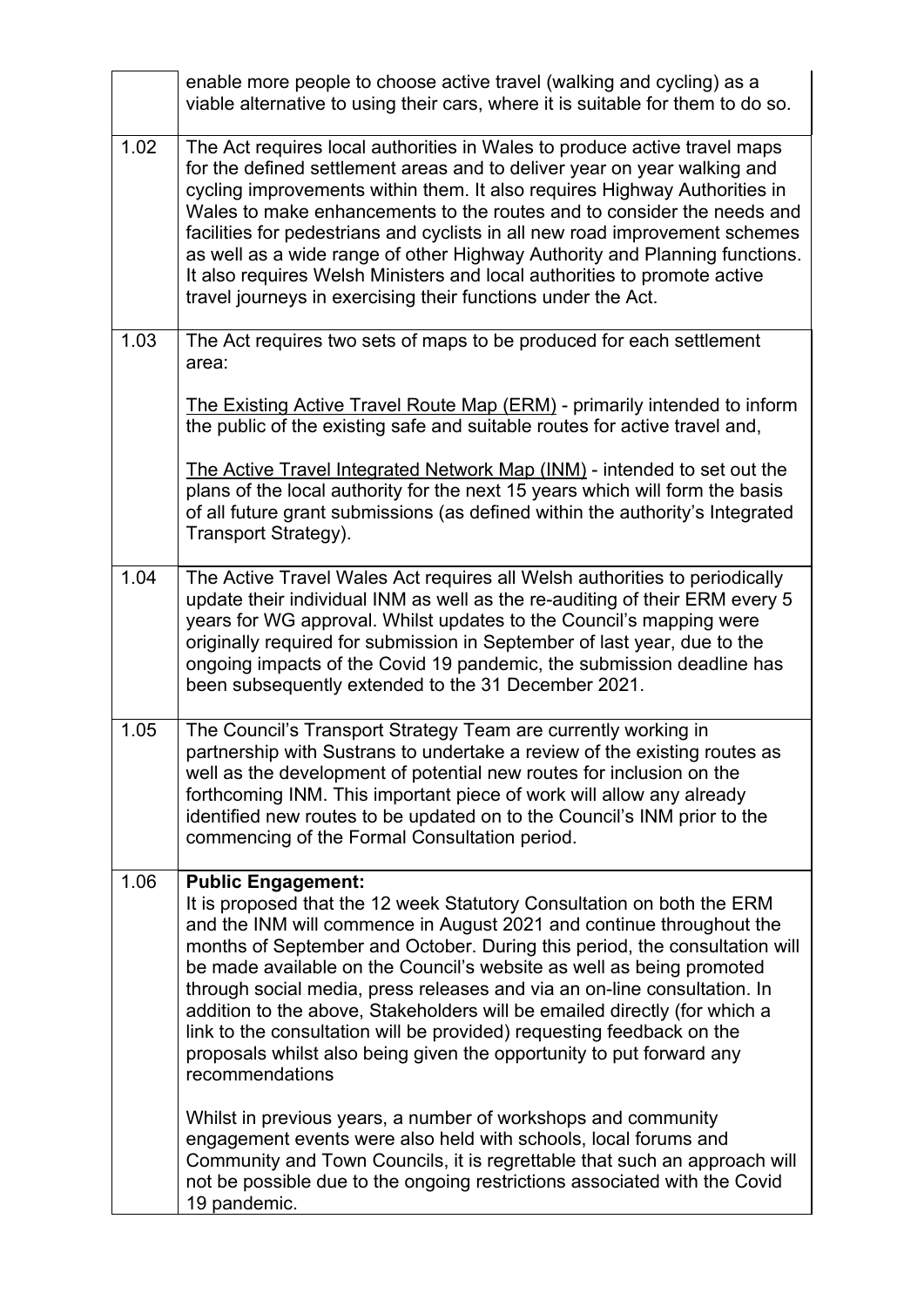|      | The consultation process will be publicised in both the local media and<br>social media platforms and written submissions received during the<br>consultation period will be accepted.                                                                                                                                                                                                                                                                                                                                                                                      |
|------|-----------------------------------------------------------------------------------------------------------------------------------------------------------------------------------------------------------------------------------------------------------------------------------------------------------------------------------------------------------------------------------------------------------------------------------------------------------------------------------------------------------------------------------------------------------------------------|
| 1.07 | In order to assist with public engagement, the Council will be utilising an<br>on-line bilingual consultation tool known as 'Commonplace' which has<br>been developed and funded by Welsh Government. Commonplace is an<br>online community engagement platform enabling comments, suggestions<br>and proposals to be recorded and referenced via the use of a digital<br>mapping system. This will enable local communities to raise awareness of<br>local issues, developments and improvements and will be very effective in<br>enabling the accurate collation of data. |
| 1.08 | Any routes that are identified as a result of the consultation process will<br>then be assessed in accordance with Welsh Government's Active Travel<br>Audit Tool Kit, which will take into consideration factors such as width,<br>gradients, surface, visibility, dropped kerbs and accessibility in order to<br>confirm if they meet the required active travel standards.                                                                                                                                                                                               |
| 1.09 | Completion of the Statutory Consultation process detailed above will<br>inform the required updates to the Council's INM, which will then be<br>brought back Scrutiny for comment before seeking Cabinet approval in<br>November of this year, prior to submission to WG for final approval in<br>December 2021.                                                                                                                                                                                                                                                            |

| 2.00 | <b>RESOURCE IMPLICATIONS</b>                                                                                                                     |
|------|--------------------------------------------------------------------------------------------------------------------------------------------------|
| 2.01 | The funding for the Consultation process will be via the Council's Core<br>Active Travel allocation provided by Welsh Government.                |
| 2.02 | Sustrans will be working in partnership with Flintshire County Council for<br>both the assessment of ERM and the development of the updated INM. |

| 3.00 |            | <b>IMPACT ASSESSMENT AND RISK MANAGEMENT</b>                                                                                                                                                                                                                                                                                                                                                                                                                                                   |
|------|------------|------------------------------------------------------------------------------------------------------------------------------------------------------------------------------------------------------------------------------------------------------------------------------------------------------------------------------------------------------------------------------------------------------------------------------------------------------------------------------------------------|
| 3.01 |            | Ways of Working (Sustainable Development) Principles Impact                                                                                                                                                                                                                                                                                                                                                                                                                                    |
|      | Long-term  | <b>Positive</b> – The move to low carbon<br>sustainable transport options aligns itself<br>with the long term aspirations of The<br>Environment (Wales) Act, The Well-Being<br>of Future Generations (Wales) Act & The<br>Air Quality Standards (Wales) Regulations.<br>The concept is also strongly endorsed<br>within the Council's Council Plan under the<br>priority of a 'Green Council' for which is<br>reinforced by the Council's approach to<br>integrated and sustainable transport. |
|      | Prevention | <b>Positive</b> – The development of<br>sustainable transport options will reinforce                                                                                                                                                                                                                                                                                                                                                                                                           |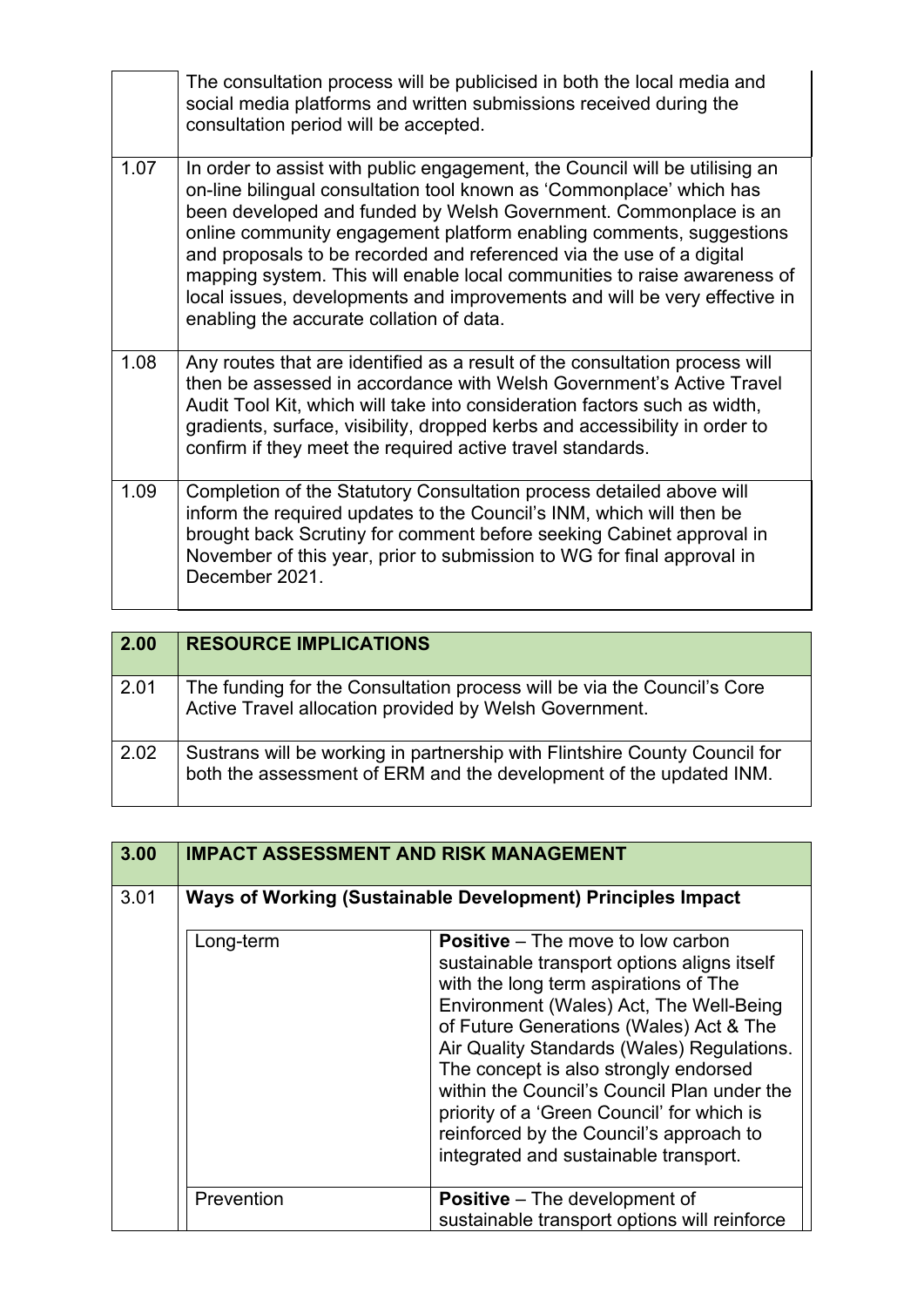|                                | the Council's commitment to climate<br>change whilst also facilitating a vision for a<br>zero carbon future as defined within WG<br>legislation. Implementation of the required<br>infrastructure will provide reliance to<br>County's highway network also boost the<br>Council's status as a 'key player' within the<br>region thus reducing the risk of public<br>abandonment in terms of tourism,<br>residential and business growth. |
|--------------------------------|-------------------------------------------------------------------------------------------------------------------------------------------------------------------------------------------------------------------------------------------------------------------------------------------------------------------------------------------------------------------------------------------------------------------------------------------|
| Integration                    | <b>Positive – The development of a</b><br>multimodal integrated transport options is<br>key to the success of a sustainable,<br>integrated transport network.                                                                                                                                                                                                                                                                             |
| Collaboration                  | <b>Positive</b> – The continual development of a<br>fit for purpose Integrated Transport<br>Strategy will enable FCC to work with local<br>authorities across the region in order to<br>standardise the provision of infrastructure.<br>The nature of this approach recognises the<br>importance of strategic cross-border<br>movements to the local economy in terms<br>of commuter movements, business and<br>tourism.                  |
| Involvement                    | <b>Positive</b> - Progression of the Council's<br>Core Active Travel Network thus far<br>demonstrates Flintshire's engagement with<br>key stakeholders both cross border and<br>within WG.                                                                                                                                                                                                                                                |
| <b>Well-being Goals Impact</b> |                                                                                                                                                                                                                                                                                                                                                                                                                                           |
| <b>Prosperous Wales</b>        | <b>Positive</b> – The continual development of a<br>fit for purpose Integrated Transport<br>Strategy with an emphasis on sustainable<br>modes will boost the Council's status as a<br>'key player' within the region thus reducing<br>the risk of public abandonment in terms of<br>tourism, residential and business growth.                                                                                                             |
| <b>Resilient Wales</b>         | Positive - The continual development of a<br>fit for purpose Integrated Transport<br>Strategy is key to the success of a<br>sustainable, integrated transport network.                                                                                                                                                                                                                                                                    |
| <b>Healthier Wales</b>         | <b>Positive - The promotion and utilisation of</b><br>active and sustainable transport modes<br>provide obvious benefits to air quality                                                                                                                                                                                                                                                                                                   |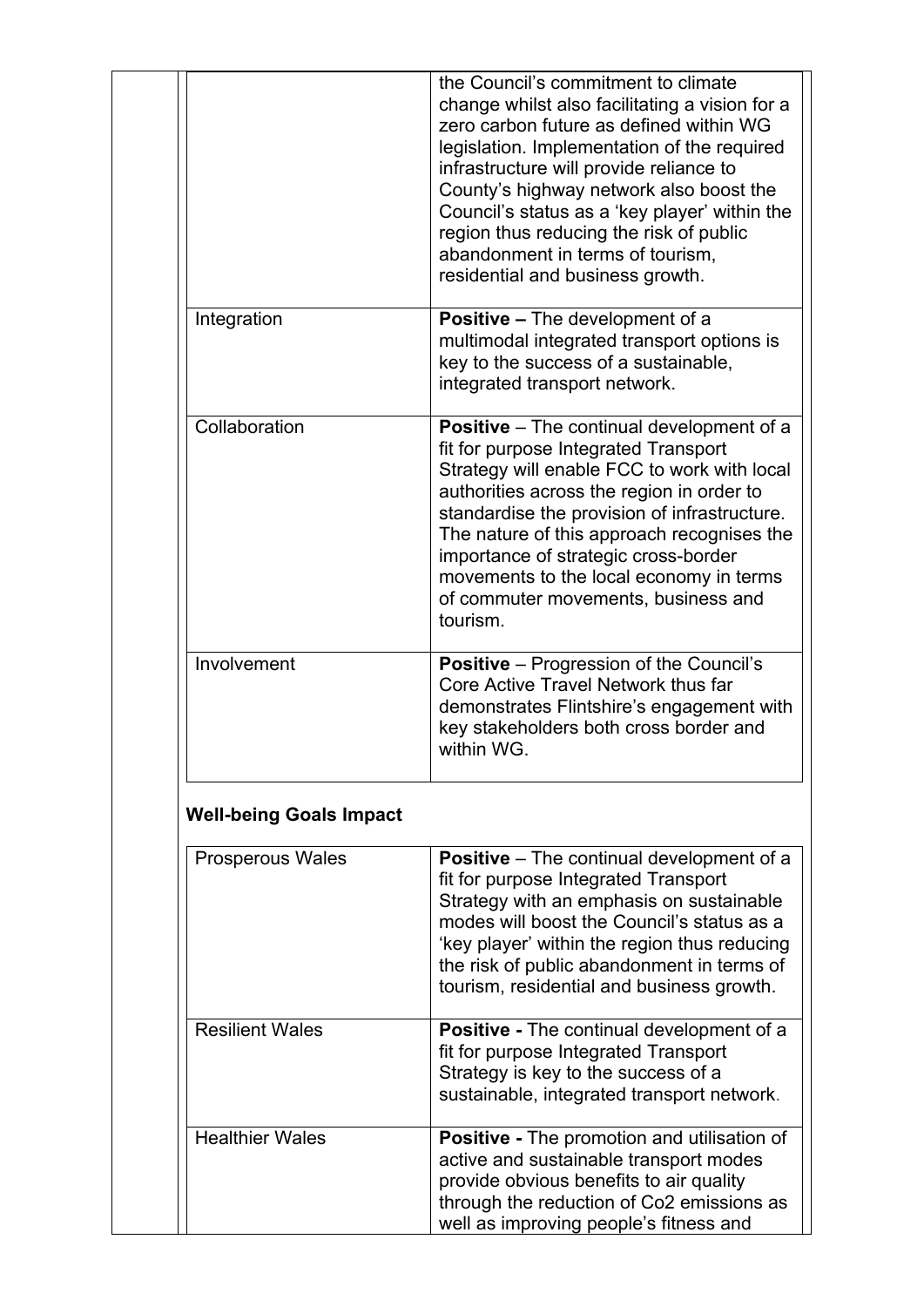|                            | mental wellbeing. This approach will also                                                                                                                                                                                                                                                                                                                                                                         |
|----------------------------|-------------------------------------------------------------------------------------------------------------------------------------------------------------------------------------------------------------------------------------------------------------------------------------------------------------------------------------------------------------------------------------------------------------------|
|                            | greatly assist the Council to achieve<br>decarbonisation targets set within Central<br>and WG legislation.                                                                                                                                                                                                                                                                                                        |
| More equal Wales           | <b>Positive - Improved connectivity through</b><br>the implementation of required<br>infrastructure will benefit tourism,<br>residential, business growth and inequality<br>amongst deprived communities. Health<br>benefits obtained from improved air quality<br>and increased levels of exercise will<br>benefit the Council's most deprived<br>communities, often associated with<br>densely populated areas. |
| <b>Cohesive Wales</b>      | <b>Positive - The visible presence of active</b><br>and sustainable transport options within<br>the County will have a positive effect on<br>public awareness whilst displaying the<br>Council's outward commitment to climate<br>change.                                                                                                                                                                         |
| <b>Vibrant Wales</b>       | <b>Positive – A move to active and</b><br>sustainable transport modes will improve<br>the quality and sustainability of the natural<br>environment whilst providing benefits to<br>the local and regional economy in terms of<br>tourism, residential and business growth.                                                                                                                                        |
| Globally responsible Wales | Positive - The continual development of a<br>fit for purpose Integrated Transport<br>Strategy will reinforce the Council's<br>commitment to climate change whilst also<br>striving to achieve a zero carbon future as<br>defined within Central and WG legislation.                                                                                                                                               |

| 4.00 | <b>CONSULTATIONS REQUIRED / CARRIED OUT</b>                                                                                                                                                                                                                                                                                                                                                                                                                                       |
|------|-----------------------------------------------------------------------------------------------------------------------------------------------------------------------------------------------------------------------------------------------------------------------------------------------------------------------------------------------------------------------------------------------------------------------------------------------------------------------------------|
| 4.01 | The 12 week statutory consultation on the Council's Integrated Network<br>Map will begin in early August. During this period the consultation will be<br>available on the Council's website and will be promoted through social<br>media, press releases and further drop in events which will be advertised<br>on the Council's website and in the press. Stakeholders will be emailed<br>the link to the consultation and will be asked for their feedback on the<br>proposals. |

| 5.00 | <b>APPENDICES</b> |
|------|-------------------|
| 5.01 | None.             |